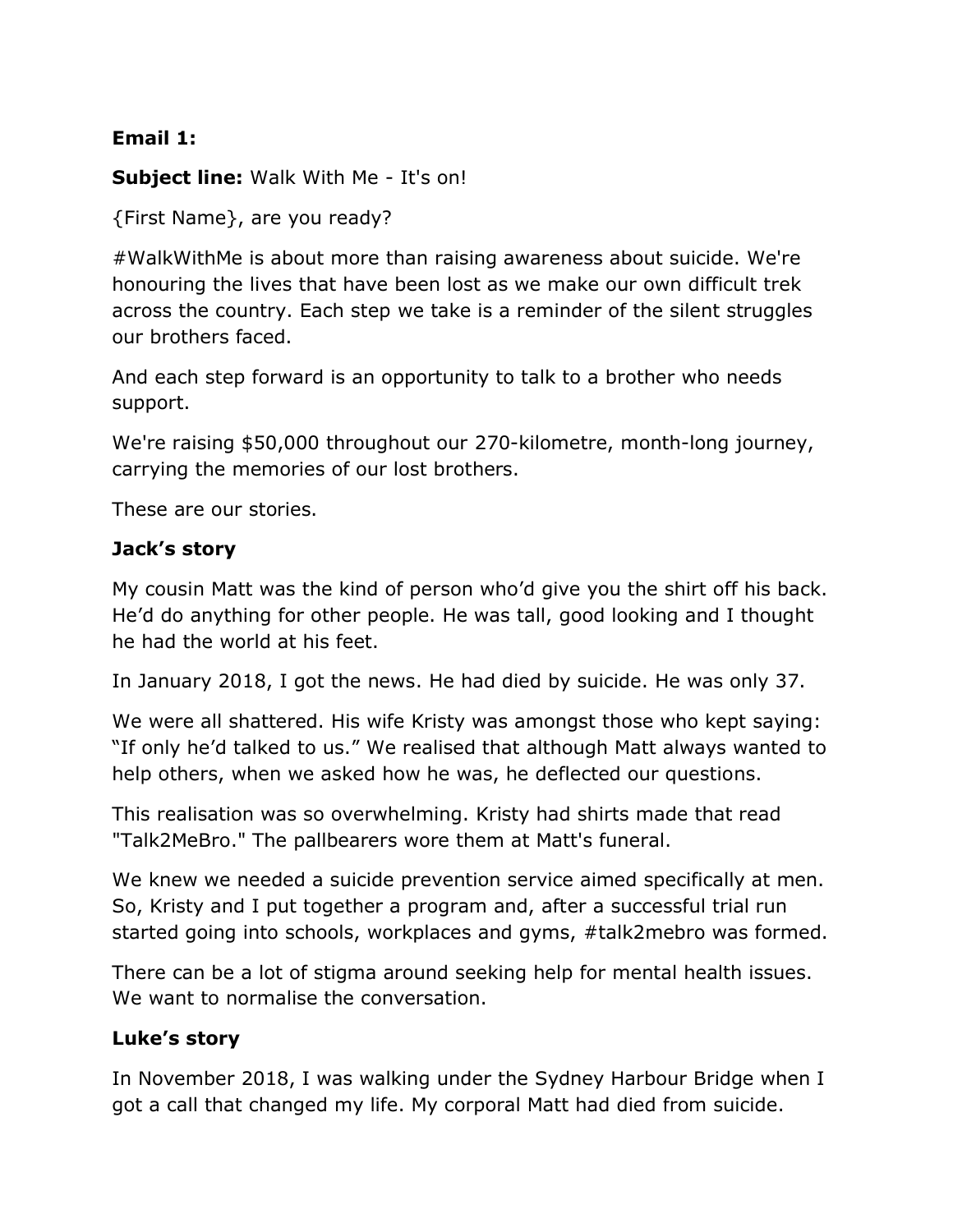He was a leader amongst men, a man who wouldn't ask you to do anything he wouldn't do himself. He was tough and adventurous, but he'd also spend time with individuals making sure they were all right.

I just remember thinking if someone like him could be struggling, then anyone could be struggling. He had such a positive mindset.

I'd grown close to Matt when he helped train me for the SAS. I'd wanted to do that so I could serve Australia at the highest level, help people who couldn't help themselves, and have a platform to be a mentor and coach.

In the end, I decided special forces wasn't for me, but I still held onto those values. So, I started speaking in schools about the importance of positive mindsets. I knew from experience the difference it makes to have people who believe in you and help you make the best decisions.

I'd spoken to thousands of kids by the time Matt passed away. When Jack asked me to join #talk2mebro, I knew I could bring the energy to help it grow.

I thought I had to be in special forces to save lives but this is just as powerful.

Would it have helped Matt? I believe that if someone knew to ask, "What's happening in your world?" then listened and helped him get support, he'd still be alive today.

These are the brothers for whom we walk. Every \$40 we raise will put 1 person through our #talk2mebro training program. Every \$1500 raised will allow us to train new facilitators. And every \$4000 helps us access crisis support for groups affected by suicide.

Together, we'll make it okay to talk to each other. And together, we'll save lives.

Thanks for joining us. To support our mission, you can donate to our walk or register to become a walker yourself by clicking below.

Walk With Us

In solidarity,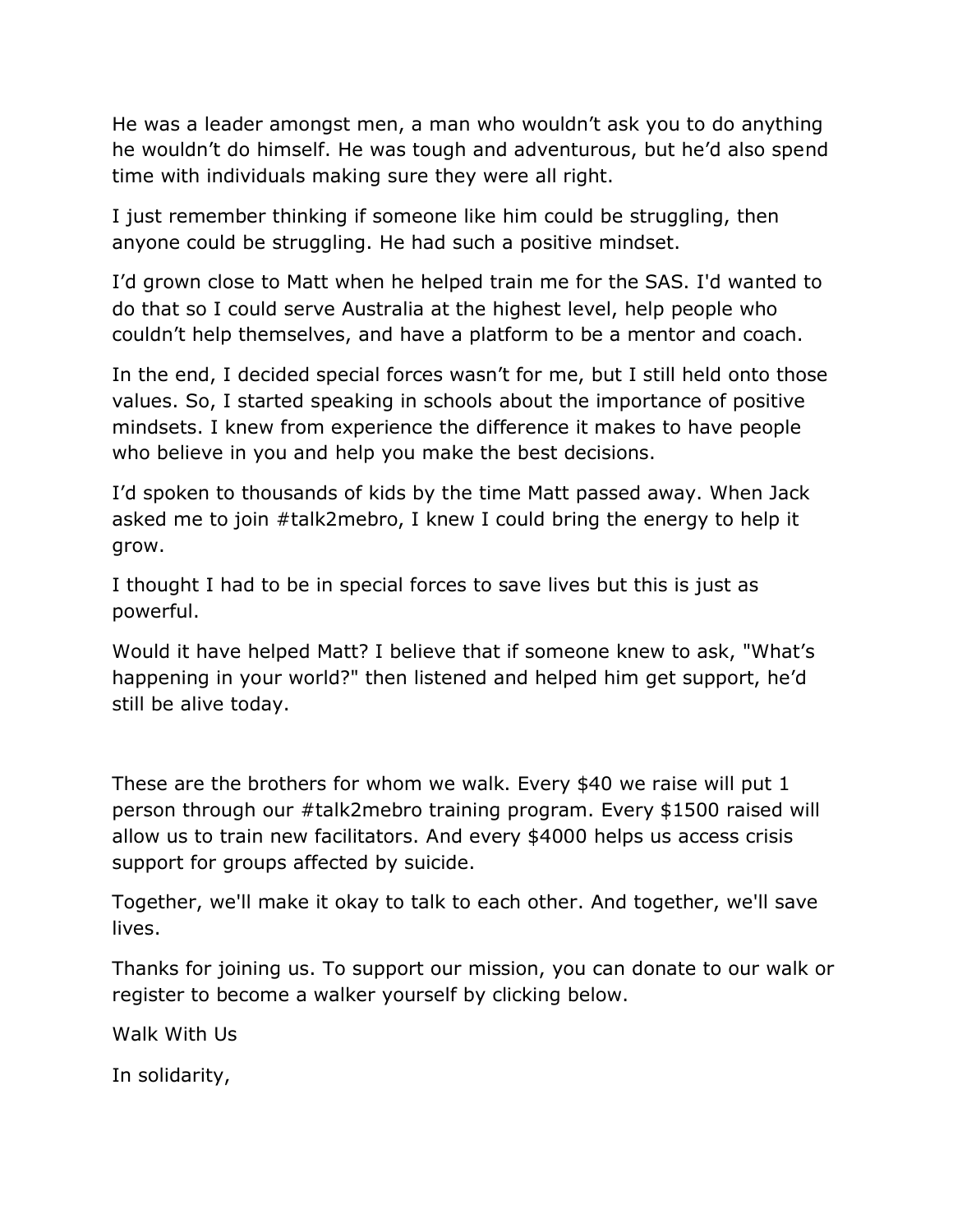Jack and Luke

# **Email 2:**

**Subject line:** This week's #WalkWithMe inspiration

Hi {First Name},

We're now a week into #WalkWithMe and we're already overwhelmed by the response. This is such a powerful moment to break the silence with lifesaving conversations.

Whether you've registered as a walker or you're walking with us in spirit, here's how you can keep up the momentum.

- Post about #WalkWithMe on your socials. Start a conversation and invite your bros to talk to you. You never know who might need to hear that.
- Take time to reflect. This walk is a challenge  $-$  that's the point. Remember, your brothers have your back.
- Don't be afraid to reach out for support. Your sponsors, your fellow walkers...we're all here for you.
- Share your progress. This will help you stay on track and balance your life with the challenge.

Amazing work so far, mate. Together, we'll make suicide a thing of the past.

In solidarity,

Jack and Luke

# **Email 3:**

**Subject line:** Why this walk is so important to us

Hi {First Name},

We're 3 weeks into our cross-country trek. How are things going?

While we're continuing to raise funds with each step of our journey, we thought we'd take a moment to share a bit about our history and why we launched #WalkWithMe.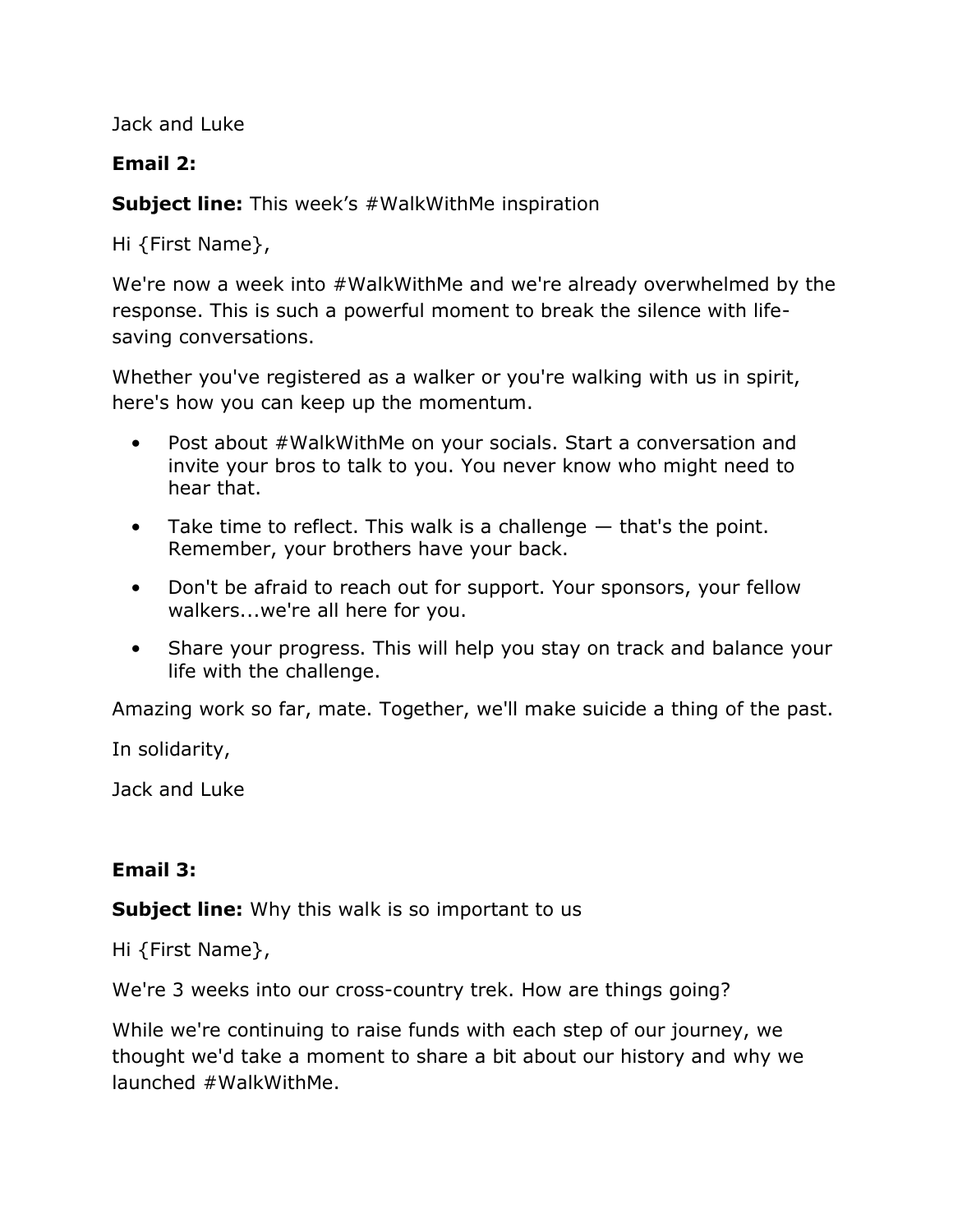Jack and Kristy had been running #talk2mebro for about 18 months when we also recruited Luke. Jack and Luke were in the army together. They both lost dear friends to suicide in 2018.

With Luke on board, #talk2mebro could cover an area from Illawarra to the south of Sydney up to Newcastle in the north and we've now counselled around 12,000 men. We provide a variety of different services – anything from a 60-minute presentation on what to do if you or a mate are struggling and how to build a mental toolbox to three-day retreats.

#WalkWithUs is a challenge so we can better understand what our lost brothers experienced. Along the way, we're helping hundreds more Australians with in-person support, network-building, and crucial conversations.

The funds we raise go directly to #talk2mebro's programs and the training of new facilitators. Our goal is to eliminate suicide by destigmatizing mental illness.

It all starts by saying "talk to me, bro."

To donate to the cause, visit the page below. Share your journey with your mates and start some conversations. You never know when you might save a life.

#### [Give Now](https://talk2mebro.grassrootz.com/walkwithme)

In solidarity,

Jack and Luke

#### **Email 4:**

#### **Subject line:** Nearly there, legends!

Hi {First Name},

Wow, we've raised \$40,000 so far ... just shy of our \$50,000 goal! Jack and Luke are close to their 270km goal, and all our walkers together have logged 45,000 kilometres.

That's a lot of steps toward destigmatizing mental illness — and having lots of important conversations along the way.

It's not far now. Let's get it done, mates.